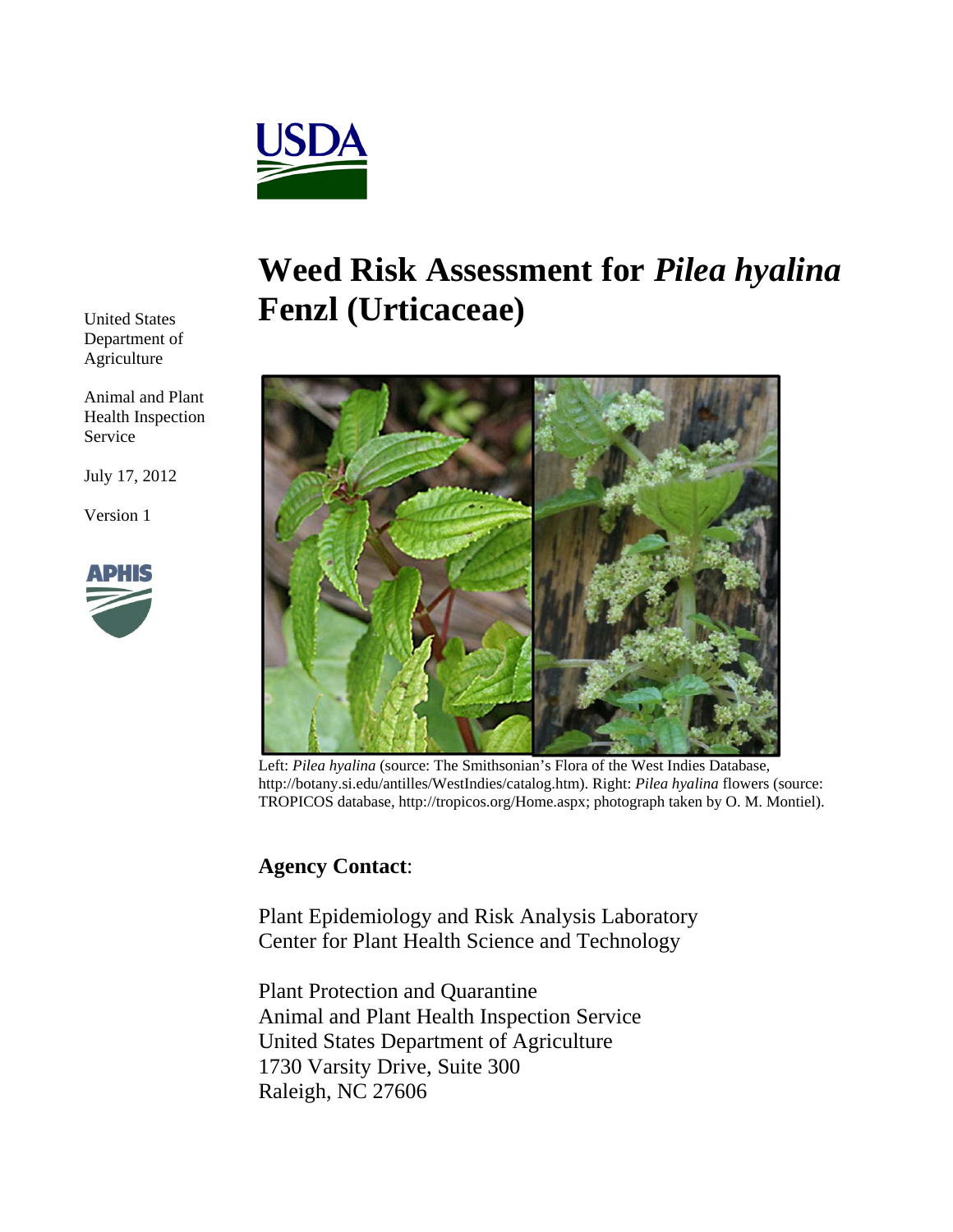**Introduction** Plant Protection and Quarantine (PPQ) regulates noxious weeds under the authority of the Plant Protection Act (7 U.S.C. § 7701-7786, 2000) and the Federal Seed Act (7 U.S.C. § 1581-1610, 1939). A noxious weed is "any plant or plant product that can directly or indirectly injure or cause damage to crops (including nursery stock or plant products), livestock, poultry, or other interests of agriculture, irrigation, navigation, the natural resources of the United States, the public health, or the environment" (7 U.S.C. § 7701-7786, 2000). We use weed risk assessment (WRA) —specifically, the PPQ WRA  $model<sup>1</sup>$  —to evaluate the risk potential of plants, including those newly detected in the United States, those proposed for import, and those emerging as weeds elsewhere in the world.

> Because our WRA model is geographically and climatically neutral, it can be used to evaluate the baseline invasive/weed potential of any plant species for the entire United States or any area within it. We use a climate matching tool in our WRAs to evaluate those areas of the United States that are suitable for the establishment of the plant. We also use a Monte Carlo simulation to evaluate the consequences of uncertainty on the outcome of the risk assessment. For more information on the PPQ WRA process, please refer to the document, *Introduction to the PPQ Weed Risk Assessment Process*, which is available upon request.

### *Pilea hyalina* **Fenzl**

**Species** Family: Urticaceae

**Information** Initiation: *Pilea hyalina* was first detected on December 8, 2011, by two Hawaii Department of Agriculture inspectors conducting a Cooperative Agricultural Pest Survey (CAPS) noxious weed survey of a nursery in Papaikou, Hawaii County (Big Island), Hawaii (Tasker, 2012). Its identity was confirmed by Rodney Young (PPQ, National Plant Identifier). This species is new to the United States. On March 27, 2012, Al Tasker (PPQ – National Weeds Program manager) requested that the Plant Epidemiology and Risk Analysis Laboratory (PERAL) Weed Team evaluate this species (Tasker, 2012).

- Foreign distribution: *Pilea hyalina* is native to tropical America and the Antilles (Acevedo-Rodríguez and Strong, 2012; MBG, MultiYear). It is present in Central America, Argentina, Bolivia, Brazil, Chile, Colombia, Ecuador, Peru, Venezuela, Antigua, Guadeloupe, Martinique, Montserrat, and St. Kitts (Acevedo-Rodríguez and Strong, 2012; MBG, MultiYear). It is also present in Belgium, where it was accidentally introduced into greenhouses (Verloove, 2006).
- U.S. distribution and status: Unknown from the United States, except for a recent detection at a nursery in Hawaii (Tasker, 2012).

WRA area: Entire United States, including territories.

### 1. *Pilea hyalina* analysis

**Establishment/Spread**  *Pilea hyalina* is a shade-adapted, herbaceous annual that reproduces through seeds Potential (MBG, MultiYear; Santos et al., 2010). Little is known about its reproductive biology,

 $\overline{a}$ 

<sup>1</sup> Koop, A., L. Fowler, L. Newton, and B. Caton. 2012. Development and validation of a weed screening tool for the United States. Biological Invasions 14(2):273-294. DOI:10.1007/s10530-011-0061-4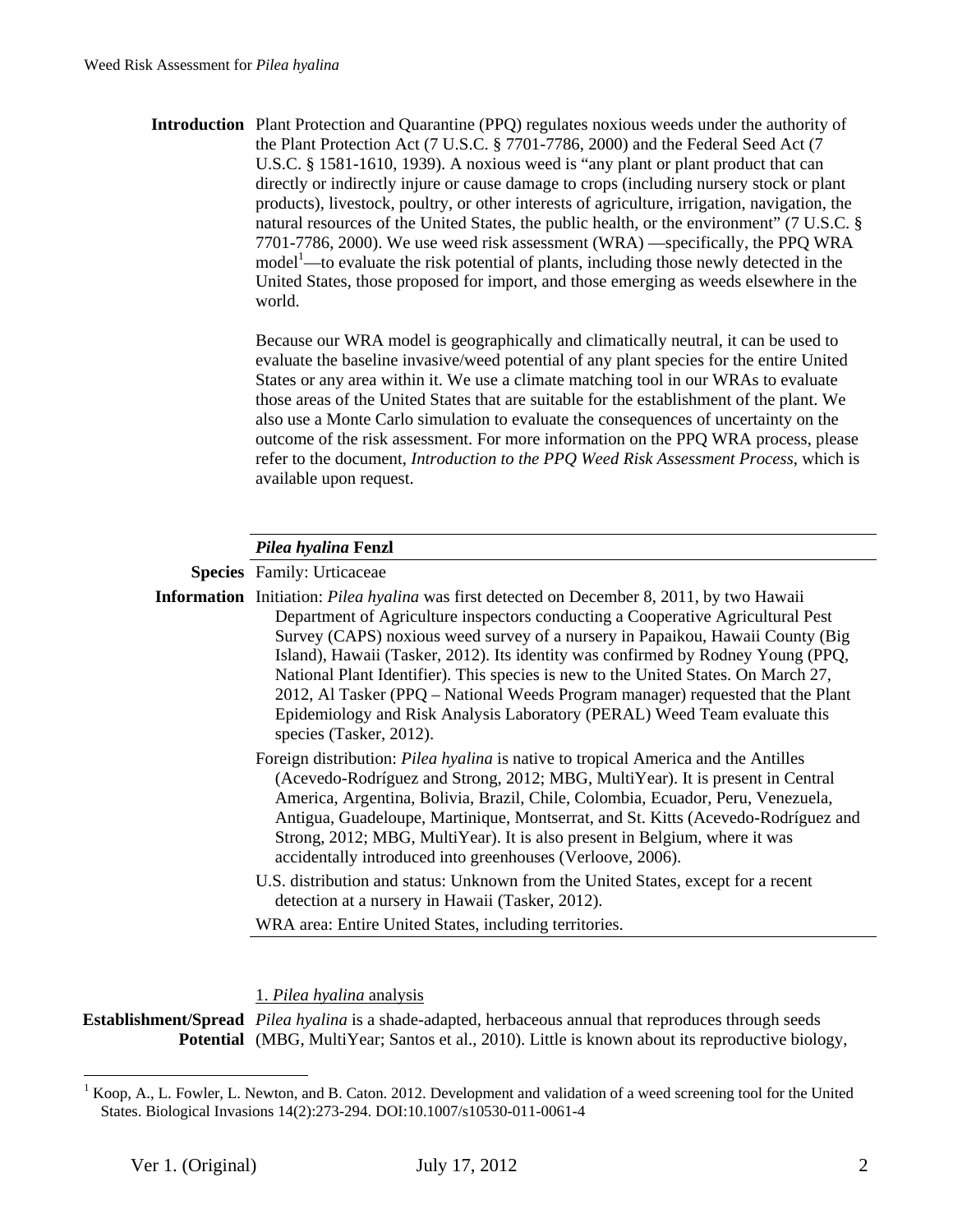but based on online pictures and scant data on population density (Reis et al., 2006), it may produce more than 5000 seeds per square meter. Seeds of *Pilea* species disperse mechanically via ejection from seed capsules (Beal, 1898; van der Pijl, 1982). Seeds might also be transported by water or get caught in animal fur, but there is no evidence to support this. Because *P. hyalina* was first detected in Hawaii and Belgium in greenhouses (Tasker, 2012; Verloove, 2006), it likely was a contaminant in plants for propagation, and may be moved accidentally by gardeners. The congener *P. microphylla* is problematic in nurseries, greenhouses, and gardens (Keng, 1990; Staples et al., 2000; Starr et al., 2008; Weakley, 2010). *Pilea hyalina* is only known to be outside of its native range in Hawaii and in Belgium. This risk element had a high amount of uncertainty due to the limited amount of information available for this species. Eight of the questions could not be answered.

Risk score  $= 8$  Uncertainty index  $= 0.28$ 

- **Impact Potential** We found no evidence that *P. hyalina* causes any harm or impact. In Belgium it is classified as a casual plant of greenhouses (Verloove, 2006), and it is listed as a weed in its native range in Mexico (Villasenor Rios and Espinosa Garcia, 1998) but with no description of its status or impacts. Given its original sites of introduction in Hawaii and Belgium, we assumed here that it was most likely reported weedy for impacts in production systems such as nurseries and glasshouses. This is perhaps corroborated by the behavior of its congener *P. microphylla* (above). This risk element also had an above average amount of uncertainty. Risk score =  $1.1$  Uncertainty index =  $0.28$
- **Geographic Potential** *Pilea hyalina* is a terrestrial herb of moist habitats, often growing in disturbed areas (MBG, MultiYear). It occurs in rocky, flat, and riparian forest microhabitats in Brazil, as well as on inselbergs (large rock outcrops) (de Lima Araújo et al., 2005; Gomes and Alves, 2009). We estimate that about 5 percent of the United States is suitable for the establishment of this species (Fig. 1). The predicted distribution is based on the species' known distribution elsewhere and includes point-referenced localities and areas of occurrence. The map for *P. hyalina* represents the joint distribution of USDA Plant Hardiness Zones 9-13, areas with 20-100+ inches of annual precipitation, and the following Köppen-Geiger climate classes: tropical rainforest, tropical savanna, humid subtropical, and marine west coast. *Pilea hyalina* could occur outside of these conditions in greenhouses, as in Belgium (Verloove, 2006).
	- **Entry Potential** This species was recently detected in a nursery in Hawaii during a Cooperative Agricultural Pest Survey (Tasker, 2012). Thus, we did not assess its entry potential.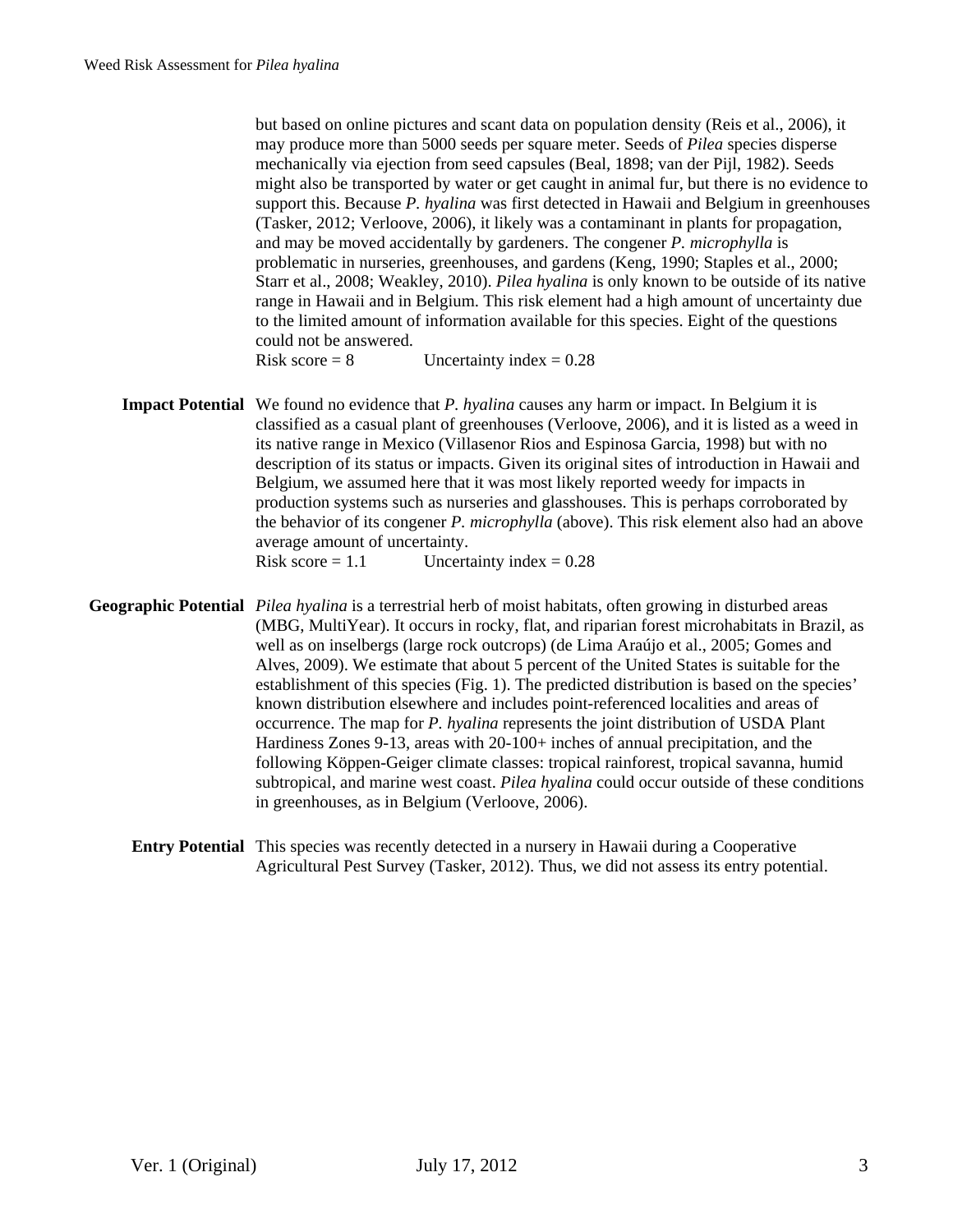**Figure 1**. Predicted distribution of *Pilea hyalina* in the United States. Map insets for Alaska, Hawaii, and Puerto Rico are not to scale.



| 2. Results and Conclusion                |                              |  |
|------------------------------------------|------------------------------|--|
| Model Probabilities:                     | $P(Major\ Invader) = 17.0\%$ |  |
|                                          | $P(Minor Invader) = 70.1\%$  |  |
|                                          | $P(Non- Invader) = 12.9\%$   |  |
| $Risk$ Result = Evaluate Further         |                              |  |
| Secondary Screening $=$ Evaluate Further |                              |  |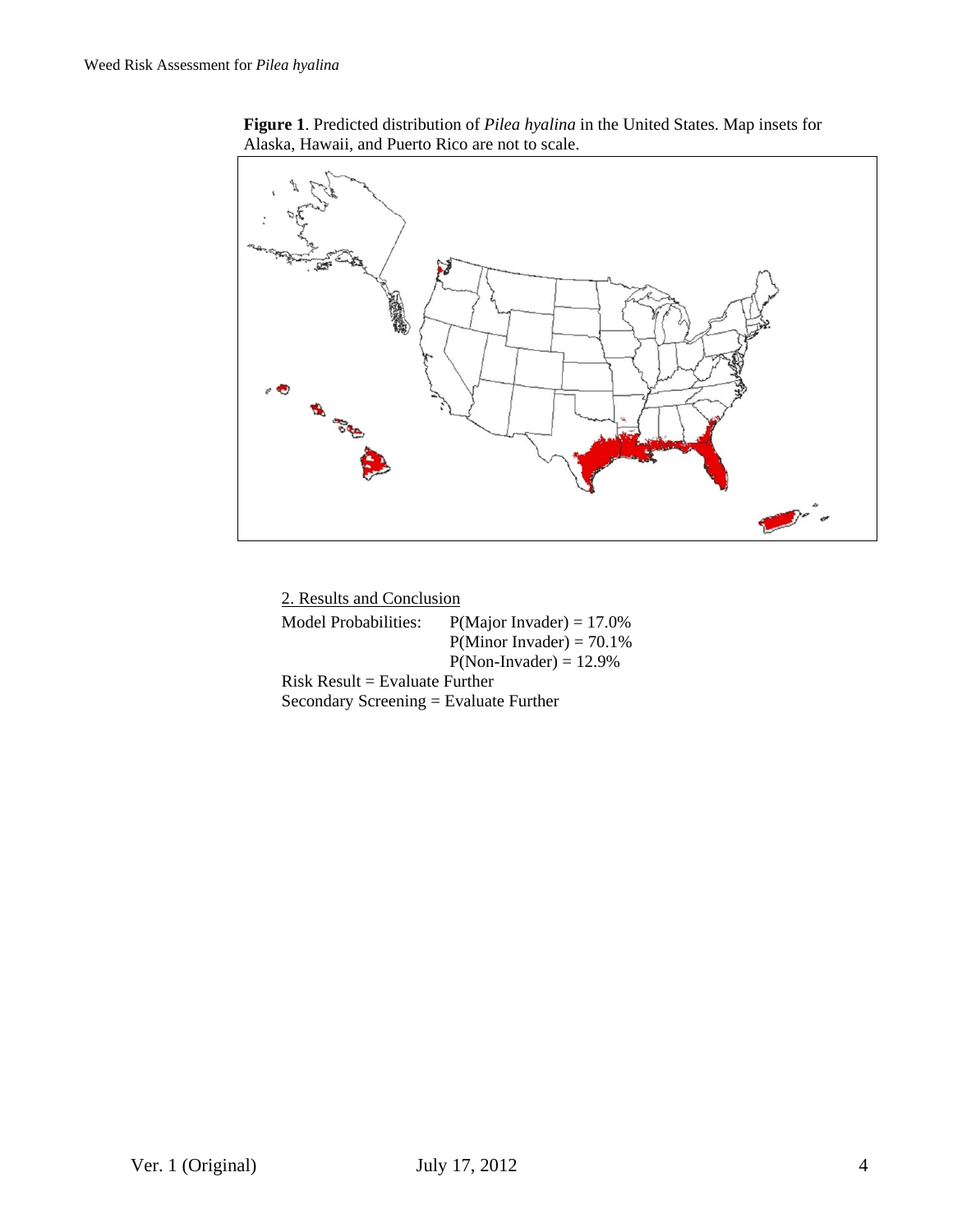



**Figure 3**. Monte Carlo simulation results (N=5000) for uncertainty around *Pilea hyalina* risk scores<sup>a</sup>.



 $a^2$ The blue "+" symbol represents the medians of the simulated outcomes. The smallest box contains 50 percent of the outcomes, the second 95 percent, and the largest 99 percent.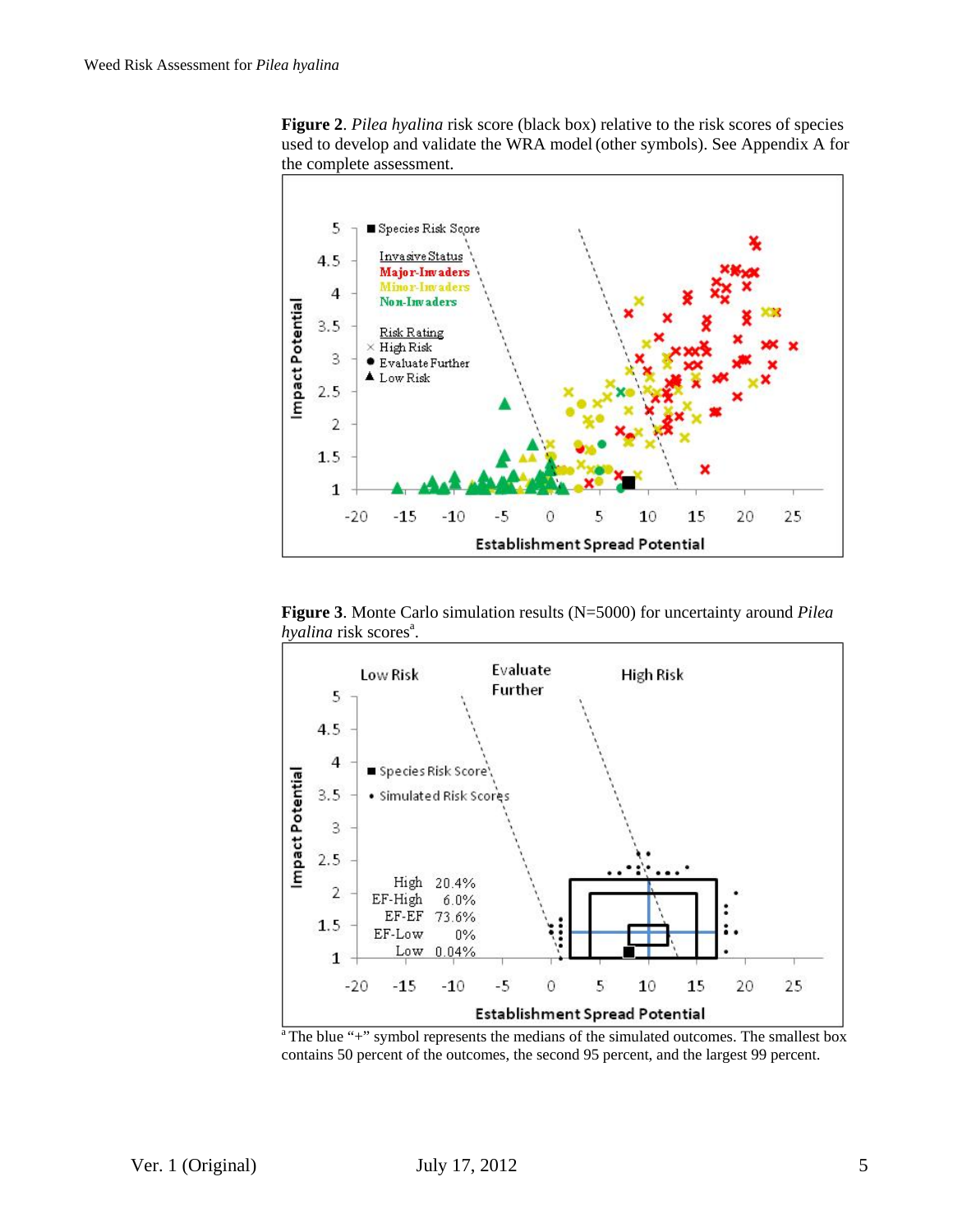### 3. Discussion

The result of the weed risk assessment for *P. hyalina* is Evaluate Further, even after secondary screening. We found a 70.1 percent likelihood that this species is a minor-invader (Fig. 2). Despite the high uncertainty associated with this assessment, our uncertainty analysis did not indicate that the primary result was likely to change: 73.6 percent of the simulated scores still resulted in a conclusion of evaluate further (Fig. 3).

Behavior elsewhere in the world is usually a good predictor of what a species may do in similar climates and niches. Unfortunately, little behavioral history is available for *P. hyalina*. *Pilea hyalina* is listed as a weed in its native range in Mexico (Villasenor Rios and Espinosa Garcia, 1998) but neither its status nor its impacts were reported. Besides this, it occurs in one report from Belgium that is merely an annotated list of exotic plants in the country (Verloove, 2006). Yet, because it is catalogued as a casual in greenhouses in Belgium, and was first detected in the United States in a nursery, indicates that it has a likely pathway for entry and may become a horticultural pest. The congener *P. microphylla* is a nuisance pest of greenhouses, shade houses, and gardens (Keng, 1990; Staples et al., 2000; Starr et al., 2008; Weakley, 2010). *Pilea microphylla* grows underneath benches, in pots, and in other shady moist crevices (personal observation by Anthony Koop). Like *P. microphylla*, *P. hyalina* may become problematic in horticulture.

*Pilea hyalina* has a relatively wide native distribution throughout Central America, South America, and the Caribbean, suggesting that it can adapt to a wide range of climatic conditions (GBIF, 2012). Although cold winter temperatures will likely limit its potential distribution outdoors (Fig. 1), it may occur throughout the entire United States in protected environments like greenhouses. We found no evidence that this species is cultivated anywhere.

### 4. Literature Cited

- 7 U.S.C. § 1581-1610. 1939. The Federal Seed Act, Title 7 United States Code § 1581-1610.
- 7 U.S.C. § 7701-7786. 2000. Plant Protection Act, Title 7 United States Code § 7701-7786.
- Acevedo-Rodríguez, P., and M. T. Strong. 2012. Catalogue of Seed Plants of the West Indies. Smithsonian Institution, Washington D.C. 1192 pp.
- Beal, W. J. 1898. Seed Dispersal. Ginn & Company, Publishers, Boston, U.S.A. 87 pp.
- Burrows, G. E., and Tyrl. 2001. Toxic Plants of North America. Iowa State University Press, Ames, IA, U.S.A. 1342 pp.
- DAISIE. 2012. Delivering Alien Invasive Species Inventories for Europe (DAISIE, Online Database). http://www.europe-aliens.org/index.jsp. (Archived at PERAL).
- de Lima Araújo, E., K. A. da Silva, E. M. Nogueira Ferraz, E. V. de Sá Barretto Sampaio, and S. I. da Silva. 2005. Diversidade de herbáceas em microhabitats rochoso, plano e ciliar em uma área de caatinga, Caruaru, PE, Brasil. Acta Botanica Brasilica 19(2):285-294.
- Fournet, J., and J. L. Hammerton. 1991. Weeds of the Lesser Antilles [Mauvaises Herbes des Petites Antilles]. Institut de la Recherche Agronomique, Paris.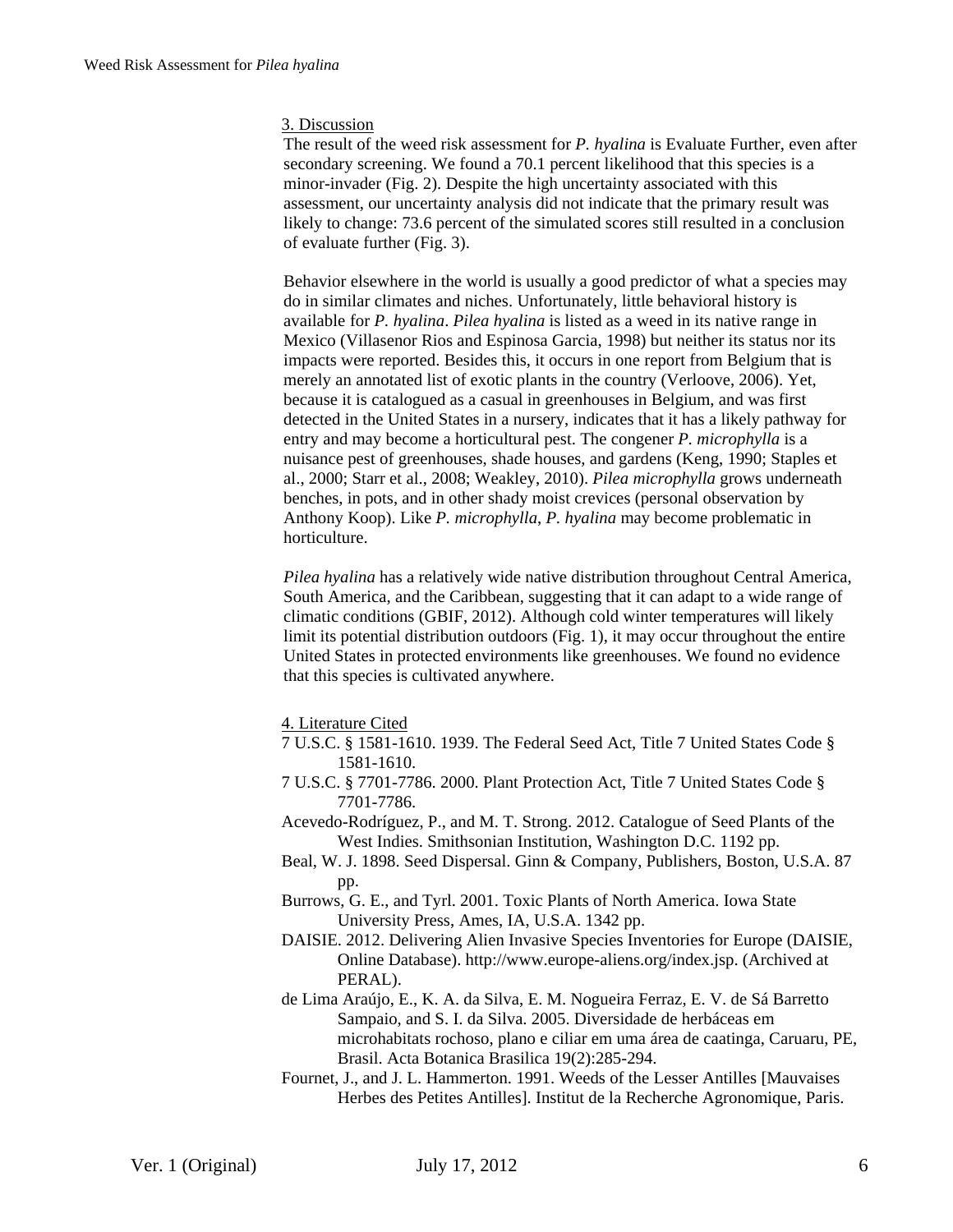214 pp.

- Freitas, F. C. L., J. A. S. Grossi, A. F. Barros, E. R. Mesquita, and F. A. Ferreira. 2007a. Weed control in ornamental plant seedling production. Controle de plantas daninhas na produção de mudas de plantas ornamentais 25(3):595- 601.
- Freitas, F. C. L., J. A. S. Grossi, A. F. Barros, E. R. Mesquita, F. A. Ferreira, and J. G. Barbosa. 2007b. Chemical control of *Pilea microphylla* in orchid cultivation. Controle químico de brilhantina (Pilea microphylla) no cultivo de orquídeas 25(3):589-593.
- GBIF. 2012. GBIF, Online Database. Global Biodiversity Information Facility (GBIF). http://data.gbif.org/welcome.htm. (Archived at PERAL).
- Gomes, P., and M. Alves. 2009. Floristic and vegetational aspects of an inselberg in the semi-arid region of northeast Brazil. Edinburgh Journal of Botany 66(02):329-346.
- Heap, I. 2012. The international survey of herbicide resistant weeds. Weed Science Society of America. www.weedscience.com. (Archived at PERAL).
- Hilty, J. 2012. Illinois wildflowers. John Hilty. Last accessed March 30, 2012, http://www.illinoiswildflowers.info/.
- Keng, H. 1990. The Concise Flora of Singapore: Gymnosperms and Dicotyledons. Singapore University Press, Singapore. 222 pp.
- Martin, P. G., and J. M. Dowd. 1990. A protein sequence study of the dicotyledons and its relevance to the evolution of the legumes and nitrogen fixation. Australian Systematic Botany 3:91-100.
- Matuda, E. 1950. A contribution to our knowledge of the wild and cultivated flora of Chiapas. I. Districts Soconusco and Mariscal. American Midland Naturalist 44(3):513-616.
- MBG. MultiYear. Flora Mesoamericana. Missouri Botanical Garden (MBG). http://www.tropicos.org/Project/FM. (Archived at PERAL).
- Monro, A. K. 2006. The revision of species-rich genera: a phylogenetic framework for the strategic revision of *Pilea* (Urticaceae) based on cpDNA, nrDNA, and morphology. American Journal of Botany 93(3):426-441.
- Mosbacher, E. V., and C. E. Williams. 2009. Browse preference and browsing intensity of white-tailed deer (*Odocoileus virginianus*) in Allegheny High Plateau riparian forests, USA. Wildlife Biology in Practice 5(1):11-21.
- Neff, K. P., and A. H. Baldwin. 2005. Seed dispersal into wetlands: Techniques and results for a restored tidal freshwater marsh. Wetlands 25(2):392-404.
- Nickrent, D. 2009. Parasitic plant classification. Southern Illinois University Carbondale, Carbondale, IL, U.S.A. Last accessed June 12, 2009, http://www.parasiticplants.siu.edu/ListParasites.html.
- Ohwi, J. 1984. Flora of Japan (edited English version, reprint. Original 1954). National Science Museum, Tokyo, Japan. 1067 pp.
- Quiñones, F. 2001. Evaluación del efecto del ganado sobre la flora y vegetación de un bosque nublado del Parque Nacional Amboró en Comarapa, Santa Cruz, Bolivia. Revista de la Sociedad Boliviana de Botánica 3(1/2):151-156.
- Randall, J. M. 2007. The Introduced Flora of Australia and its Weed Status. CRC for Australian Weed Management, Department of Agriculture and Food, Western Australia, Australia. 528 pp.
- Reddy, C. S., G. Bagyanarayana, K. N. Reddy, and V. S. Raju. No Date. Invasive alien flora of India. National Biological Information Infrastructure, USGS, USA.
- Reis, A. M. S., E. L. Araújo, E. M. N. Ferraz, and A. N. Moura. 2006. Inter-annual

Ver. 1 (Original) July 17, 2012 7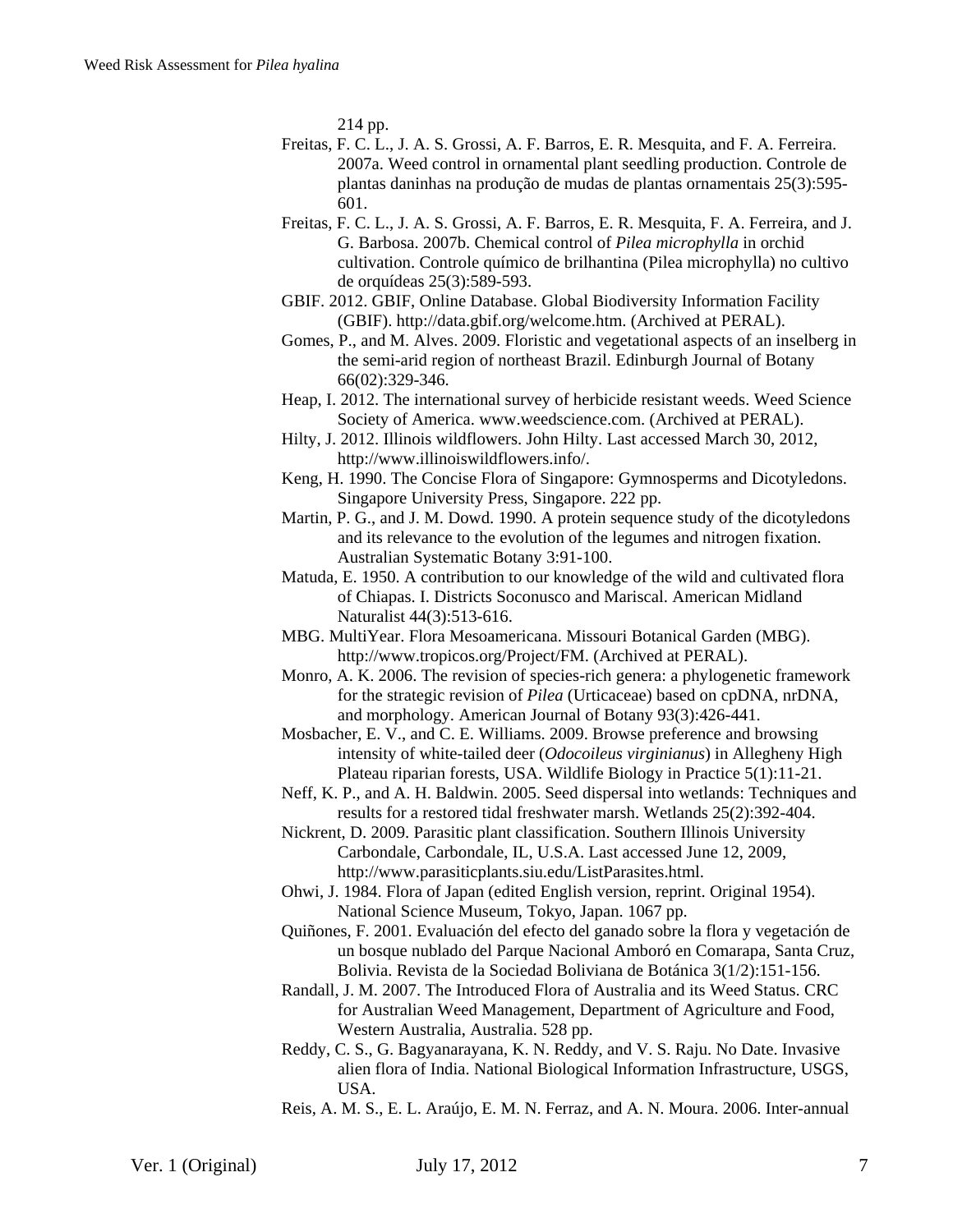variations in the floristic and population structure of an herbaceous community of "caatinga" vegetation in Pernambuco, Brazil. Revista Brasileira de Botanica 29:497-508.

- Rodrigues, I. M. C., F. A. Ferreira, J. A. S. Grossi, J. G. Barbosa, C. C. Paula, and M. R. Reis. 2007. Weed ocurrence on Bromeliaceae cultivation. Ocorrência de plantas daninhas no cultivo de Bromélias 25(4):727-733.
- Santos, D. M., K. A. Silva, J. M. F. F. Santos, C. G. R. Lopes, R. M. Mendonça Pimentel, and E. Lima Araujo. 2010. Variacao espaco - Temporal do banco de sementes em uma area de floresta tropical seca (Caatinga) - Pernambuco. Revista de Geografia 27(1).
- Space, J. C., B. M. Waterhouse, J. E. Miles, J. Tiobech, and K. Rengulbai. 2003. Report to the Republic of Palau on invasive plant species of environmental concern. USDA Forest Service, Honolulu, HI, U.S.A. 35 pp.
- Staples, G. W., D. R. Herbst, and C. T. Imada. 2000. Survey of invasive or potentially invasive cultivated plants in Hawai'i. Bishop Museum Occasional Papers 65:1-35.
- Starr, F., K. Starr, and L. Loope. 2008. Botanical Survey of Midway Atoll. United States Fish and Wildlife Service. 242 pp.
- Tasker, A. 2012. Confirmed ID: *Pilea hyalina*, plant in HI new US record. Personal communication to A. Koop on March 27, 2012, from Al Takser, National Weeds Program Manager for Plant Protection and Quarantine.

van der Pijl, L. 1982. Principles of Dispersal in Higher Plants (3 ed.). Springer-Verlag, Berlin. 214 pp.

- Verloove, F. 2006. Catalogue of neophytes in Belgium (1800-2005). National Botanic Garden of Belgium, Meise, Belgium. 89 pp.
- Villasenor Rios, J. L., and F. J. Espinosa Garcia. 1998. Catalogo de Malezas de Mexico. Universidad Nacional Autonoma de Mexico, Mexico.
- Weakley, A. S. 2010. Flora of the Carolinas, Virginia, Georgia, northern Florida, and Surrounding Areas (2010 draft). University of North Carolina Herbarium, Chapel Hill, NC, U.S.A. 994 pp.
- Whistler, W. A. 1995. Wayside Plants of the Islands: A guide to the lowlands flora of the Pacific Islands including Hawai'i Samoa Tonga Tahiti Fiji Guam Belau. Isle Botanica, Honolulu, Hawaii. 202 pp.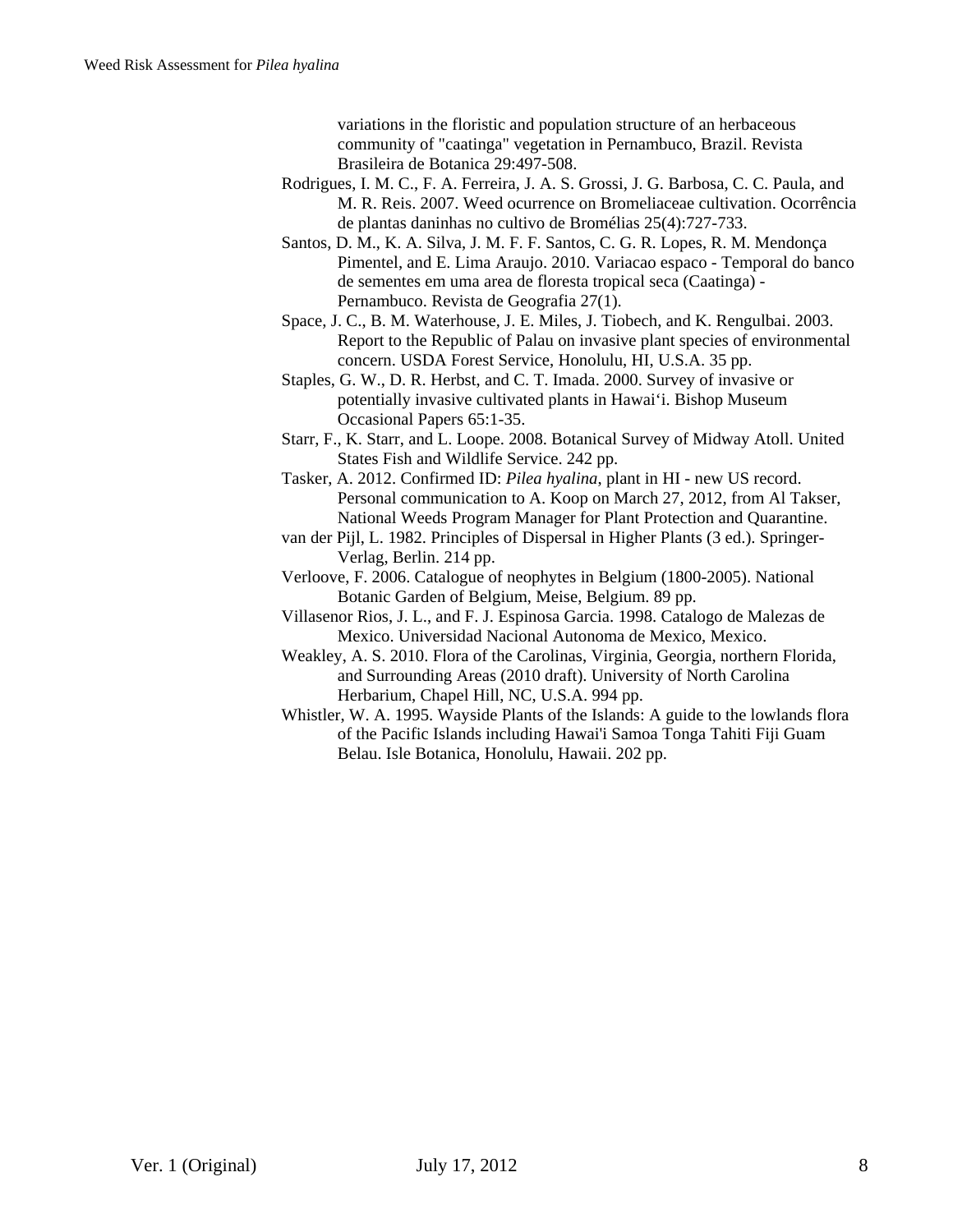**Appendix A**. Weed risk assessment for *Pilea hyalina* Fenzl (Urticaceae). The following information was obtained from the species' risk assessment, which was conducted on a Microsoft Excel platform. The information shown below was modified to fit on the page. The original Excel file, the full questions, and the guidance to answer the questions are available upon request.

| <b>Question ID</b>                                       | Answer -<br>Uncertainty |                  | Score Notes (and references)                                                                                                                                                                                                                                                                                                                                                                                                                                                                                                                                                                                                                                                                                                                                                                                                                                                                                                                                                                                    |
|----------------------------------------------------------|-------------------------|------------------|-----------------------------------------------------------------------------------------------------------------------------------------------------------------------------------------------------------------------------------------------------------------------------------------------------------------------------------------------------------------------------------------------------------------------------------------------------------------------------------------------------------------------------------------------------------------------------------------------------------------------------------------------------------------------------------------------------------------------------------------------------------------------------------------------------------------------------------------------------------------------------------------------------------------------------------------------------------------------------------------------------------------|
| ESTABLISHMENT/SPREAD POTENTIAL                           |                         |                  |                                                                                                                                                                                                                                                                                                                                                                                                                                                                                                                                                                                                                                                                                                                                                                                                                                                                                                                                                                                                                 |
| ES-1 (Invasiveness elsewhere)                            | d - mod                 | $\boldsymbol{0}$ | This plant is present in Central America, Colombia, Venezuela,<br>Ecuador, Peru, Bolivia, Brazil, Chile, Argentina, Antigua,<br>Colombia, Guadeloupe, Martinique, Montserrat, and St. Kitts<br>(Acevedo-Rodríguez and Strong, 2012; MBG, MultiYear). It is<br>native to tropical America and the Antilles (Acevedo-<br>Rodríguez and Strong, 2012; MBG, MultiYear). It is unclear if<br>it is native to all of these countries, but it most likely is. It was<br>accidentally introduced into Belgium, where it is a casual plant<br>in greenhouses (Verloove, 2006). DAISIE reports it as not<br>established in Belgium (DAISIE, 2012); although this seems<br>somewhat contradictory with the previous evidence, DAISIE<br>may not be considering greenhouses in their concept of<br>established. Thus, other than Belgium this plant is not known to<br>have been introduced elsewhere. Alternate choices for Monte<br>Carlo simulation are e (naturalized in greenhouses) and b (not<br>escaped elsewhere). |
| ES-2 (Domesticated to reduce weed n - negl<br>potential) |                         | $\overline{0}$   | The genus is of little economic importance, with four species of<br>minor horticultural importance (Monro, 2006). There is no<br>evidence this species is cultivated, much less domesticated,<br>hence using negl uncertainty.                                                                                                                                                                                                                                                                                                                                                                                                                                                                                                                                                                                                                                                                                                                                                                                  |
| ES-3 (Weedy congeners)                                   | $y - low$               | 1                | There are approximately 600-715 species in this genus (Monro,<br>2006). Several species of Pilea are considered weeds elsewhere<br>(Randall, 2007), but only Pilea microphylla appears to be a<br>significant weed. Pilea microphylla is considered<br>weedy/invasive by numerous sources (Fournet and Hammerton,<br>1991; Randall, 2007; Reddy et al., No Date; Space et al., 2003;<br>Starr et al., 2008). It is problematic in nurseries and<br>greenhouses (Staples et al., 2000; Starr et al., 2008; Weakley,<br>2010) and in gardens (Keng, 1990). Because it colonizes in<br>plantings and plant pots, it is a nuisance in horticulture and<br>nurseries, requiring chemical control (Freitas et al., 2007a;<br>Freitas et al., 2007b; Rodrigues et al., 2007).                                                                                                                                                                                                                                          |
| ES-4 (Shade Tolerance)                                   | $y - low$               | $\mathbf{1}$     | Pilea hyalina is reported growing in the shady edge of a forest<br>in Mexico (Matuda, 1950). The majority of Pilea species are<br>succulent, shade-loving herbs or shrubs (Monro, 2006; and<br>species descriptions in Ohwi, 1984).                                                                                                                                                                                                                                                                                                                                                                                                                                                                                                                                                                                                                                                                                                                                                                             |
| ES-5 (Climbing or smothering<br>growth form)             | $n - negl$              | $\boldsymbol{0}$ | Herbs to about 25 cm tall (MBG, MultiYear). Examination of<br>herbarium sheets shows this species is not a vine.                                                                                                                                                                                                                                                                                                                                                                                                                                                                                                                                                                                                                                                                                                                                                                                                                                                                                                |
| ES-6 (Dense Thickets)                                    | $y - low$               | $\overline{2}$   | In its native range in natural vegetation, plants grow in high<br>population densities of about 7.7 plants per square meter (de<br>Lima Araújo et al., 2005; Reis et al., 2006) and form a very<br>important part of the vegetation (Reis et al., 2006).                                                                                                                                                                                                                                                                                                                                                                                                                                                                                                                                                                                                                                                                                                                                                        |
| ES-7 (Aquatic)                                           | $n - negl$              | $\boldsymbol{0}$ | Plant not aquatic; plant is terrestrial or epipetric (growing on<br>rocks) (MBG, MultiYear).                                                                                                                                                                                                                                                                                                                                                                                                                                                                                                                                                                                                                                                                                                                                                                                                                                                                                                                    |
| ES-8 (Grass)                                             | $n - negl$              | $\boldsymbol{0}$ | Plant not a grass. It is a member of the Urticaceae family                                                                                                                                                                                                                                                                                                                                                                                                                                                                                                                                                                                                                                                                                                                                                                                                                                                                                                                                                      |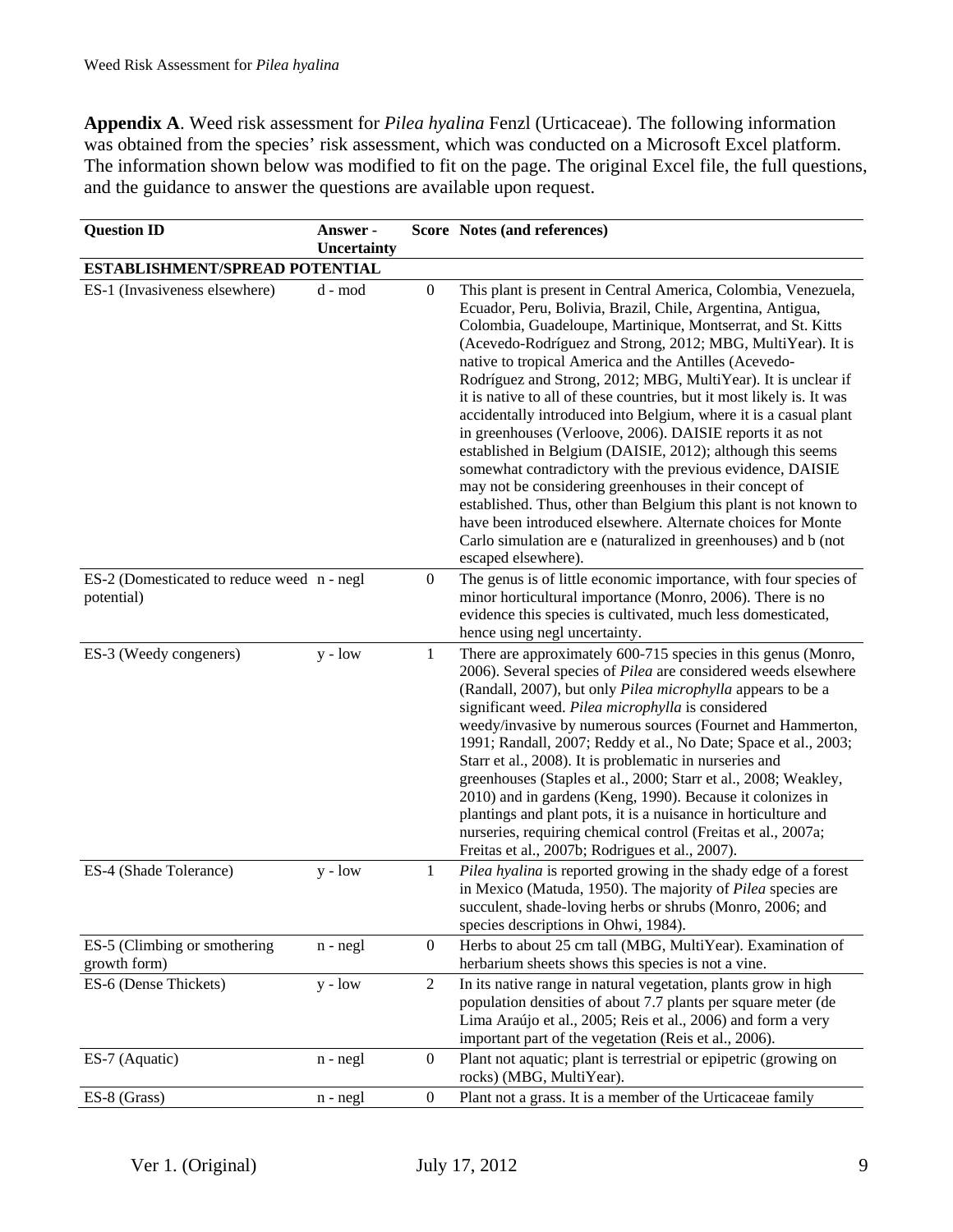| <b>Question ID</b>                 | Answer -<br><b>Uncertainty</b> |                  | Score Notes (and references)                                                                                                                                                                                                                                                                                                                                                                                                                                                                                                                                                                                                                                                                                                                              |
|------------------------------------|--------------------------------|------------------|-----------------------------------------------------------------------------------------------------------------------------------------------------------------------------------------------------------------------------------------------------------------------------------------------------------------------------------------------------------------------------------------------------------------------------------------------------------------------------------------------------------------------------------------------------------------------------------------------------------------------------------------------------------------------------------------------------------------------------------------------------------|
|                                    |                                |                  | (MBG, MultiYear).                                                                                                                                                                                                                                                                                                                                                                                                                                                                                                                                                                                                                                                                                                                                         |
| ES-9 (N2-fixer)                    | $n - negl$                     | $\boldsymbol{0}$ | No evidence. No member of the Urticaceae is known to fix<br>nitrogen (Martin and Dowd, 1990).                                                                                                                                                                                                                                                                                                                                                                                                                                                                                                                                                                                                                                                             |
| ES-10 (Viable seeds)               | y - negl                       | $\mathbf{1}$     | Produces viable seeds (Santos et al., 2010).                                                                                                                                                                                                                                                                                                                                                                                                                                                                                                                                                                                                                                                                                                              |
| ES-11 (Self-compatible)            | $? - max$                      | $\boldsymbol{0}$ | Unknown. Produces separate male and female flowers on the<br>same plant (MBG, MultiYear).                                                                                                                                                                                                                                                                                                                                                                                                                                                                                                                                                                                                                                                                 |
| ES-12 (Special Pollinators)        | $? - max$                      |                  | Unknown for P. hyalina. The congener, P. pumilla is wind<br>pollinated (Hilty, 2012). Based on congeneric information and<br>because the flowers of <i>P. hyalina</i> are very small (0.4 mm to 1)<br>mm), P. hyalina may also be wind pollinated.                                                                                                                                                                                                                                                                                                                                                                                                                                                                                                        |
| ES-13 (Min generation time)        | $b - low$                      | $\mathbf{1}$     | Plant is an annual (MBG, MultiYear). Alternate answers for<br>Monte Carlo simulation are both c.                                                                                                                                                                                                                                                                                                                                                                                                                                                                                                                                                                                                                                                          |
| ES-14 (Prolific reproduction)      | $? - max$                      | $\boldsymbol{0}$ | Plants grow at densities of 7.7 plants per square meter in native<br>vegetation (Reis et al., 2006). From a botanical description of<br>the species, it appears that there may be thousands of pistillate<br>flowers on a single plant: "Inflorescences 16-80 per stem,<br>bisexual; peduncular bracts 0.5-0.8 mm; bracteoles 0.2-0.4 mm;<br>inflorescences 1 or 2 per axil, 1.5-26 mm, bearing 1-7 staminate<br>and 30-330 pistillate flowers in 2-5 loose panicles" (MBG,<br>MultiYear). This is supported by images of flowering plants<br>(located on Flickr by "O'ahu Early Detection"). Thus, this<br>species likely produces thousands of flowers per square meter.<br>But their rate (number per square meter) and their viability is<br>unknown. |
| ES-15 (Unintentional dispersal)    | y - mod                        | 1                | The congener <i>P. microphylla</i> was introduced to an island in<br>Midway Atoll via contaminated nursery plants (Starr et al.,<br>2008). Given that P. hyalina is a casual plant of nursery<br>operations in Belgium (Verloove, 2006), and was detected for<br>the first time in the U.S. in a nursery (Tasker, 2012), answering<br>yes, with moderate uncertainty.                                                                                                                                                                                                                                                                                                                                                                                     |
| ES-16 (Trade contaminant)          | $y - low$                      | 2                | Species is recorded as accidentally introduced by the nursery<br>industry into Belgium (Verloove, 2006), which we are<br>interpreting to mean it probably entered as a trade contaminant,<br>of either seed or potting media. This species' seeds are very<br>small (less than 1 mm in width and length; (MBG, MultiYear)<br>and could easily escape detection. Because it was first detected<br>in the United States in a nursery in Hawaii, answering yes with<br>moderate uncertainty (Tasker, 2012).                                                                                                                                                                                                                                                  |
| ES-17 (#Natural dispersal vectors) | $0 -$                          | -4               | Fruit and seed description for the following five questions:<br>"Infructescences 1.5-26 mm; achenes 0.5-0.7 mm,<br>subcompressed, ovoid, the margin narrow" (MBG, MultiYear).<br>The congener, <i>P. microphylla</i> (artillery plant) ejects its seeds<br>from the capsules (Whistler, 1995). Pilea species have<br>explosive seed dehiscence (Beal, 1898) where staminodes eject<br>the seeds (van der Pijl, 1982).                                                                                                                                                                                                                                                                                                                                     |
| ES-17a (Wind dispersal)            | $n - negl$                     |                  | No evidence of adaptations for wind dispersal. This species is<br>adapted for mechanical dispersal.                                                                                                                                                                                                                                                                                                                                                                                                                                                                                                                                                                                                                                                       |
| ES-17b (Water dispersal)           | $? - max$                      |                  | Unknown. No evidence of water dispersal for P. hyalina, which<br>is adapted for mechanical dispersal. However, the congener $P$ .<br>pumilla, which occurs in moist forests, is dispersed by water<br>(Neff and Baldwin, 2005).                                                                                                                                                                                                                                                                                                                                                                                                                                                                                                                           |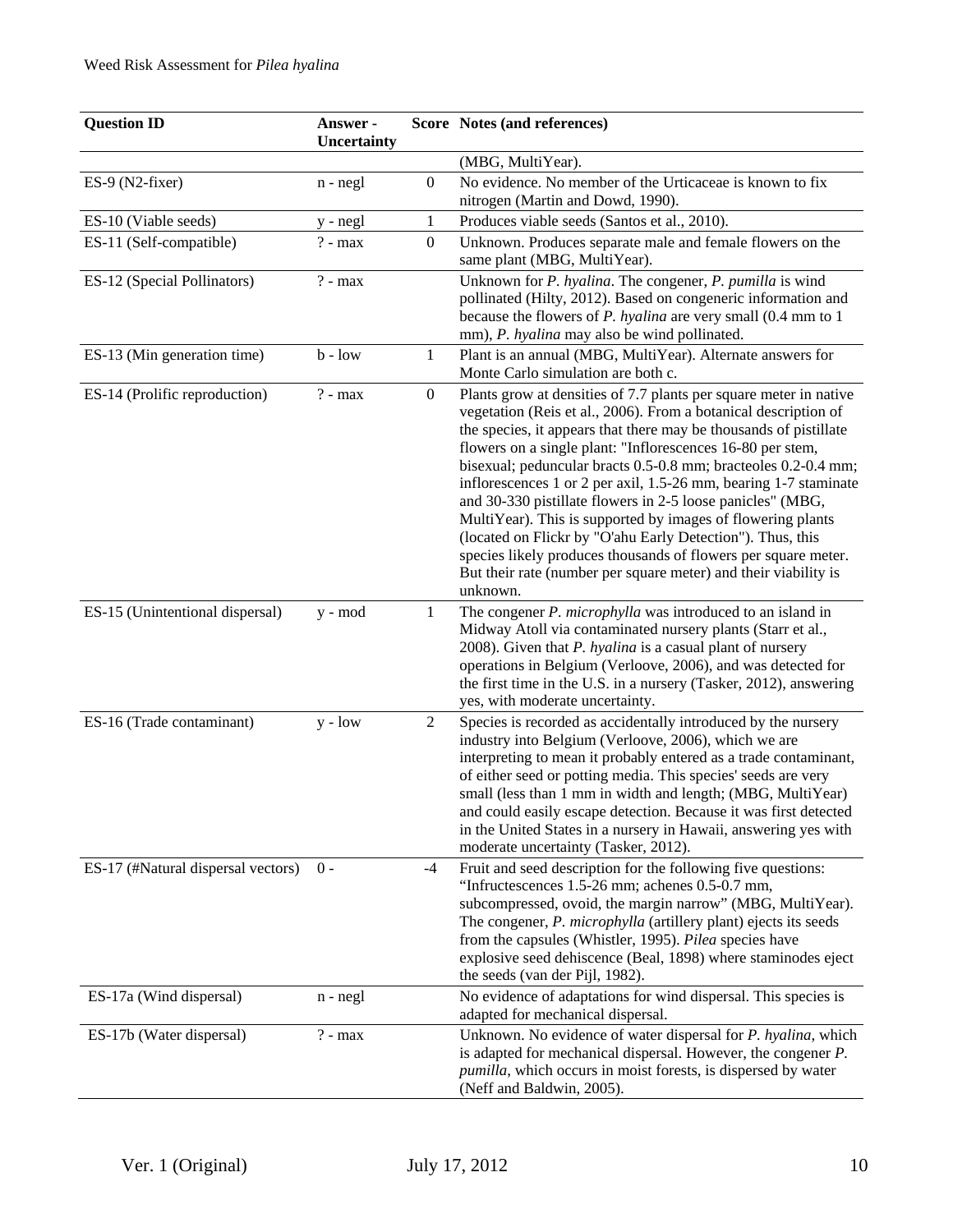| <b>Question ID</b>                                        | Answer -<br><b>Uncertainty</b> |                  | Score Notes (and references)                                                                                                                                                                                                                                                                                                |
|-----------------------------------------------------------|--------------------------------|------------------|-----------------------------------------------------------------------------------------------------------------------------------------------------------------------------------------------------------------------------------------------------------------------------------------------------------------------------|
| ES-17c (Bird dispersal)                                   | $n - low$                      |                  | No evidence of bird dispersal. This species is adapted for<br>mechanical dispersal. Furthermore, the seeds are extremely<br>small and unlikely to be attractive to birds.                                                                                                                                                   |
| ES-17d (Animal external<br>dispersal)                     | $? - max$                      |                  | Unknown. Although there is no evidence of external dispersal<br>by animals, it is feasible that casual contact with animals may<br>cause the seeds to eject and get caught in an animal fur.                                                                                                                                |
| ES-17e (Animal internal dispersal) n - mod                |                                |                  | This species is adapted for mechanical dispersal. There is no<br>evidence this species offers any sort of rewards for mammals,<br>although the seeds may be consumed and dispersed along with<br>other plant material. The congener Pilea pumila is browsed by<br>deer in the United States (Mosbacher and Williams, 2009). |
| ES-18 (Seed bank)                                         | $? - max$                      | $\boldsymbol{0}$ | Unknown.                                                                                                                                                                                                                                                                                                                    |
| ES-19 (Tolerance to loss of<br>biomass)                   | $? - max$                      | $\boldsymbol{0}$ | Unknown.                                                                                                                                                                                                                                                                                                                    |
| ES-20 (Herbicide resistance)                              | n - mod                        | $\mathbf{0}$     | No species of Pilea is listed in Heap (2012). It seems highly<br>unlikely this species would have developed herbicide resistance<br>when there is no evidence that it has been exposed to routine<br>herbicide applications.                                                                                                |
| ES-21 (# Cold hardiness zones)                            | 5                              | $\boldsymbol{0}$ |                                                                                                                                                                                                                                                                                                                             |
| ES-22 (# Climate types)                                   | $\overline{\mathcal{L}}$       | $\overline{2}$   |                                                                                                                                                                                                                                                                                                                             |
| ES-23 (# Precipitation bands)                             | 9                              | $\mathbf{1}$     |                                                                                                                                                                                                                                                                                                                             |
| <b>IMPACT POTENTIAL</b>                                   |                                |                  |                                                                                                                                                                                                                                                                                                                             |
| <b>General Impacts</b>                                    |                                |                  |                                                                                                                                                                                                                                                                                                                             |
| Imp-G1 (Allelopathic)                                     | n - mod                        | $\boldsymbol{0}$ | There is no evidence of allelopathy for <i>P. hyalina</i> nor any<br>species in the genus Pilea.                                                                                                                                                                                                                            |
| Imp-G2 (Parasitic)                                        | n - negl                       | $\boldsymbol{0}$ | The Urticaceae is not a plant family known to contain parasitic<br>plants (Nickrent, 2009).                                                                                                                                                                                                                                 |
| <b>Impacts to Natural Systems</b>                         |                                |                  |                                                                                                                                                                                                                                                                                                                             |
| Imp-N1 (Ecosystem processes)                              | n - mod                        | 0                | No evidence.                                                                                                                                                                                                                                                                                                                |
| Imp-N2 (Community structure)                              | n - mod                        | $\theta$         | No evidence.                                                                                                                                                                                                                                                                                                                |
| Imp-N3 (Community composition)                            | n - mod                        | $\boldsymbol{0}$ | No evidence.                                                                                                                                                                                                                                                                                                                |
| Imp-N4 (T&E species)                                      | n - mod                        | 0                | No evidence.                                                                                                                                                                                                                                                                                                                |
| Imp-N5 (Globally outstanding<br>ecoregions)               | n - mod                        | $\boldsymbol{0}$ | No evidence.                                                                                                                                                                                                                                                                                                                |
| Imp-N6 (Natural systems weed)                             | a - mod                        | $\boldsymbol{0}$ | Listed as a weed in Mexico (Villasenor Rios and Espinosa<br>Garcia, 1998), but the exact system is unknown. As this species<br>is native to Mexico, it is unlikely it is a weed of natural areas.<br>The alternative answers for the Monte Carlo simulation are<br>both b.                                                  |
| Impact to Anthropogenic areas (cities, suburbs, roadways) |                                |                  |                                                                                                                                                                                                                                                                                                                             |
| Imp-A1 (Affects property,<br>civilization, )              | n - mod                        | $\Omega$         | No evidence.                                                                                                                                                                                                                                                                                                                |
| Imp-A2 (Recreational use)                                 | $n - low$                      | $\boldsymbol{0}$ | No evidence. It is unlikely a small terrestrial herb would have<br>this impact.                                                                                                                                                                                                                                             |
| Imp-A3 (Affects ornamental<br>plants)                     | $n - high$                     | $\boldsymbol{0}$ | No evidence. Using higher uncertainty here as compared to that<br>for natural and production systems because if it is weedy, it is<br>likely to be weedy in anthropogenic areas.                                                                                                                                            |
| Imp-A4 (Anthropogenic weed)                               | $b - high$                     | 0.1              | Listed as weed in Mexico (Villasenor Rios and Espinosa<br>Garcia, 1998), but the exact system is unknown. We assume it<br>is a weed of anthropogenic areas like its congener $P$ .                                                                                                                                          |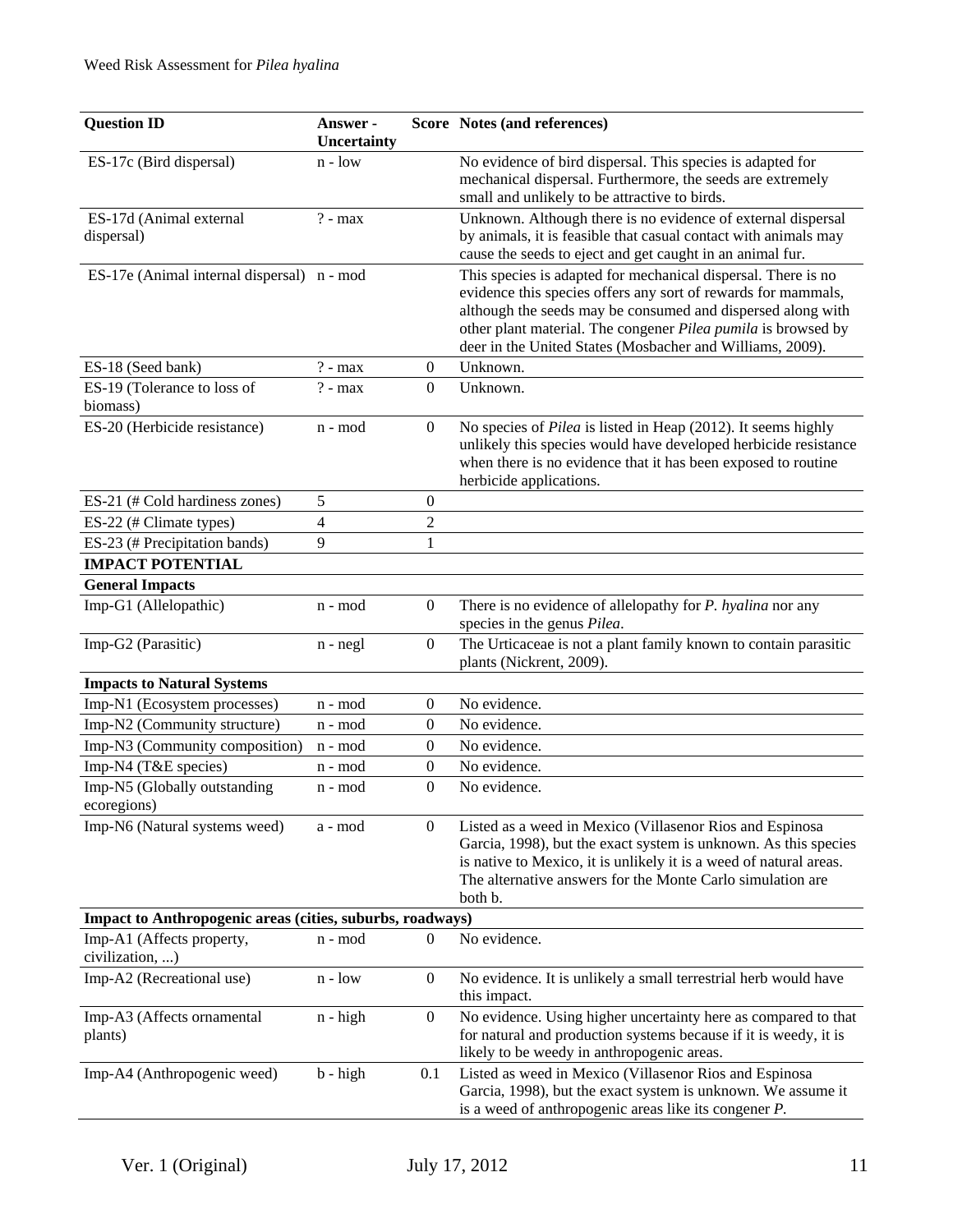| <b>Question ID</b>                                                                        | Answer -<br>Uncertainty |                  | Score Notes (and references)                                                                                                                                                                                                                                                                              |
|-------------------------------------------------------------------------------------------|-------------------------|------------------|-----------------------------------------------------------------------------------------------------------------------------------------------------------------------------------------------------------------------------------------------------------------------------------------------------------|
|                                                                                           |                         |                  | microphylla, which was described above under ES-3. Alternate<br>answer for Monte Carlo simulation is b.                                                                                                                                                                                                   |
| Impact to Production systems (agriculture, nurseries, forest plantations, orchards, etc.) |                         |                  |                                                                                                                                                                                                                                                                                                           |
| Imp-P1 (Crop yield)                                                                       | n - mod                 | $\overline{0}$   | No evidence.                                                                                                                                                                                                                                                                                              |
| Imp-P2 (Commodity Value)                                                                  | n - mod                 | $\boldsymbol{0}$ | No evidence.                                                                                                                                                                                                                                                                                              |
| Imp-P3 (Affects trade)                                                                    | $n - high$              | $\mathbf{0}$     | Although it is likely to follow a pathway as a contaminant,                                                                                                                                                                                                                                               |
|                                                                                           |                         |                  | there is no evidence this species is regulated or would be                                                                                                                                                                                                                                                |
|                                                                                           |                         |                  | regulated.                                                                                                                                                                                                                                                                                                |
| Imp-P4 (Irrigation)                                                                       | n - mod                 | $\boldsymbol{0}$ | No evidence.                                                                                                                                                                                                                                                                                              |
| Imp-P5 (Animal toxicity)                                                                  | $n - low$               | $\mathbf{0}$     | No evidence that any species of Pilea is toxic (Burrows and<br>Tyrl, 2001).                                                                                                                                                                                                                               |
| Imp-P6 (Production system weed)                                                           | $a - high$              | $\boldsymbol{0}$ | Listed as weed in Mexico (Villasenor Rios and Espinosa<br>Garcia, 1998), but the exact system is unknown. Occurs in<br>forest areas disturbed by cattle in Bolivia (Quiñones, 2001) but<br>this reference does not refer to it as a weed. Alternate answers<br>for the Monte Carlo simulation are both b. |
| <b>GEOGRAPHIC POTENTIAL</b>                                                               |                         |                  | Unless otherwise stated all geographic information used below<br>was obtained from GBIF (2012) and is based on point-source<br>data (geo-referenced data points).                                                                                                                                         |
| <b>Plant cold hardiness zones</b>                                                         |                         |                  |                                                                                                                                                                                                                                                                                                           |
| Geo-Z1 (Zone 1)                                                                           | $n - negl$              | N/A              | No evidence.                                                                                                                                                                                                                                                                                              |
| Geo-Z2 (Zone 2)                                                                           | $n - negl$              | N/A              | No evidence.                                                                                                                                                                                                                                                                                              |
| Geo-Z $3$ (Zone 3)                                                                        | $n - negl$              | N/A              | No evidence.                                                                                                                                                                                                                                                                                              |
| Geo-Z4 (Zone 4)                                                                           | $n - negl$              | N/A              | No evidence.                                                                                                                                                                                                                                                                                              |
| Geo-Z5 (Zone 5)                                                                           | $n - negl$              | N/A              | No evidence.                                                                                                                                                                                                                                                                                              |
| Geo-Z6 (Zone 6)                                                                           | n - negl                | N/A              | No evidence.                                                                                                                                                                                                                                                                                              |
| Geo-Z7 (Zone 7)                                                                           | $n - negl$              | N/A              | No evidence.                                                                                                                                                                                                                                                                                              |
| Geo-Z8 (Zone 8)                                                                           | n - mod                 | N/A              | No evidence.                                                                                                                                                                                                                                                                                              |
| Geo-Z9 (Zone 9)                                                                           | y - mod                 | N/A              | Various points along Andes in South America.                                                                                                                                                                                                                                                              |
| Geo-Z10 (Zone 10)                                                                         | y - negl                | N/A              | Mexico and Guatemala.                                                                                                                                                                                                                                                                                     |
| Geo-Z11 (Zone 11)                                                                         | y - negl                | N/A              | Mexico.                                                                                                                                                                                                                                                                                                   |
| Geo-Z12 (Zone 12)                                                                         | y - negl                | N/A              | Brazil.                                                                                                                                                                                                                                                                                                   |
| Geo-Z13 (Zone 13)                                                                         | y - negl                | N/A              | Nicaragua.                                                                                                                                                                                                                                                                                                |
| Koppen-Geiger climate classes                                                             |                         |                  |                                                                                                                                                                                                                                                                                                           |
| Geo-C1 (Tropical rainforest)                                                              | $y - negl$              | N/A              | Various countries in Central America.                                                                                                                                                                                                                                                                     |
| Geo-C2 (Tropical savanna)                                                                 | $y - negl$              | N/A              | Brazil.                                                                                                                                                                                                                                                                                                   |
| Geo-C3 (Steppe)                                                                           | $n - low$               | N/A              | No evidence.                                                                                                                                                                                                                                                                                              |
| Geo-C4 (Desert)                                                                           | $n - negl$              | N/A              | No evidence.                                                                                                                                                                                                                                                                                              |
| Geo-C5 (Mediterranean)                                                                    | n - high                | N/A              | Few points on the very edge in Colombia.                                                                                                                                                                                                                                                                  |
| Geo-C6 (Humid subtropical)                                                                | $y - low$               | N/A              | Argentina.                                                                                                                                                                                                                                                                                                |
| Geo-C7 (Marine west coast)                                                                | $y - low$               | N/A              | Few points in Mexico, Colombia, Bolivia and Peru.                                                                                                                                                                                                                                                         |
| Geo-C8 (Humid cont. warm sum.)                                                            | $n - low$               | N/A              | No evidence.                                                                                                                                                                                                                                                                                              |
| Geo-C9 (Humid cont. cool sum.)                                                            | $n - negl$              | N/A              | No evidence.                                                                                                                                                                                                                                                                                              |
| Geo-C10 (Subarctic)                                                                       | $n - negl$              | N/A              | No evidence.                                                                                                                                                                                                                                                                                              |
| Geo-C11 (Tundra)                                                                          | $n - negl$              | N/A              | No evidence.                                                                                                                                                                                                                                                                                              |
| Geo-C12 (Icecap)                                                                          | $n - negl$              | N/A              | No evidence.                                                                                                                                                                                                                                                                                              |